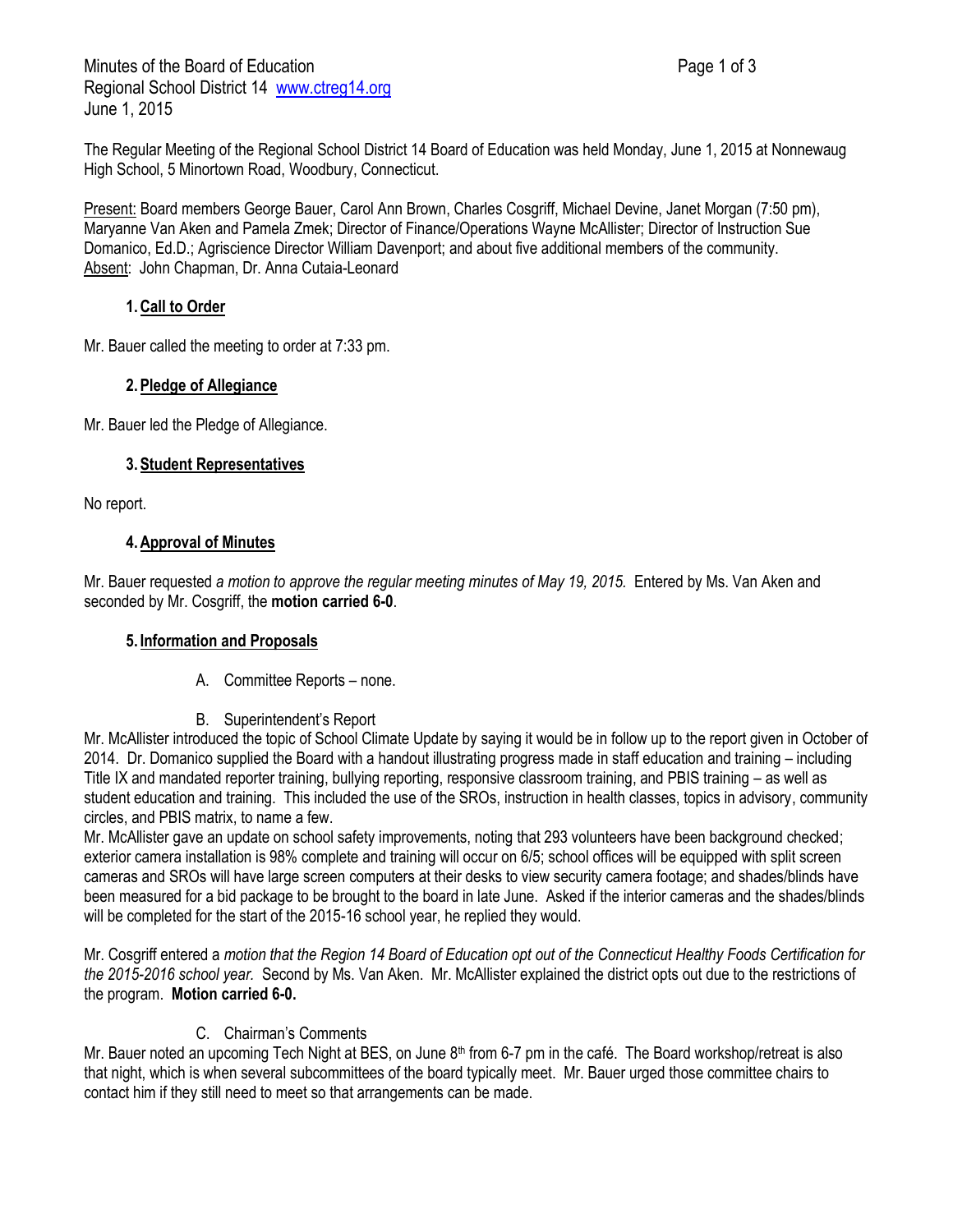# **6.Privilege of the Floor**

Bob Kolesnik, Woodbury, complimented the Board on a remarkable job of getting the budget together and presenting it. He noted the Board is often subject to community divisiveness which he feels they handle with professionalism and respect. He will be submitting a proposal for legal services for the Board's consideration. He said he would offer legal advice different from what is received from our current legal counsel, Mark Sommaruga. He would be very accessible to the Board and believes he could help the Board avoid litigation. He feels cases the district has been involved in could have been avoided or settled. He feels he would be a good fit for the district and, because he wants happy clients, would want a month-to-month agreement that could be ended at any time.

# **7.New Business requiring Board action**

Ms. Van Aken entered the following: *Move that the Region 14 Board of Education award the WMS roof replacement contract to Ultimate Construction, LLC, of 19C Andover Drive, West Hartford, in the amount of \$49,455.* Second by Mr. Cosgriff. Mr. McAllister explained this is the final of four phases of roof replacement at WMS, and the lowest responsible bid from the company which has completed the other three sections. **Motion carried 7-0.**

Mr. Devine entered the following: *Move that the Region 14 Board of Education authorize the Superintendent to apply to the Commissioner of Education to accept or reject a grant for the Agriscience Equipment Grant at Nonnewaug High School in the amount of \$587,568.* Second by Mr. Cosgriff. Mr. Davenport reviewed with the Board that the Agriscience program participates in a building and equipment grant system through the State, and the motions approved tonight are the first step in applying for grants to be awarded in 2016. He highlighted the items in the equipment grant request and gave reasons for them, ranging from the age of the current equipment to the desire to have students working with equipment comparable to what is used in the industry. **The motion previously entered and seconded carried 7-0.**

Mr. Devine entered the following: *Move that the Region 14 Board of Education authorize the Chairman to form a building committee for the Agriscience Equipment Grant at Nonnewaug High School.*

### Seconded by Ms. Van Aken, the **motion carried 7-0.**

Mr. Devine entered the following: *Move that the Region 14 Board of Education authorizes at least the preparation of schematic drawings and outline specifications for the Agriscience Equipment Grant at Nonnewaug High School.* Seconded by Ms. Van Aken, the **motion carried 7-0.**

Mr. Devine entered the following: *Move that the Region 14 Board of Education authorize the Superintendent to apply to the Commissioner of Education to accept or reject a grant for the Agriscience Building Grant at Nonnewaug High School in the amount of \$662,000.*

Seconded by Ms. Van Aken, the **motion carried 7-0.**

Mr. Devine entered the following: *Move that the Region 14 Board of Education authorize the Chairman to form a building committee for the Agriscience Building Grant at Nonnewaug High School. Said committee is authorized to engage in an architect, engineer or other specialists for the purpose of providing architectural, engineering or technical services, including outline specifications and preparation of schematics.*

### Seconded by Ms. Van Aken, the **motion carried 7-0.**

Mr. Devine entered the following: *Move that the Region 14 Board of Education authorizes at least the preparation of schematic drawings and outline specifications for the Agriscience Building Grant at Nonnewaug High School.* Seconded by Ms. Van Aken, the **motion carried 7-0.**

### **8. Future Meetings**

Mr. Bauer reviewed upcoming meetings:

Monday, June 8, 2015, BoE Retreat, 6:00 pm, COCR Monday, June 15, 2015, BoE Regular Meeting, 7:30 pm, NHS LMC